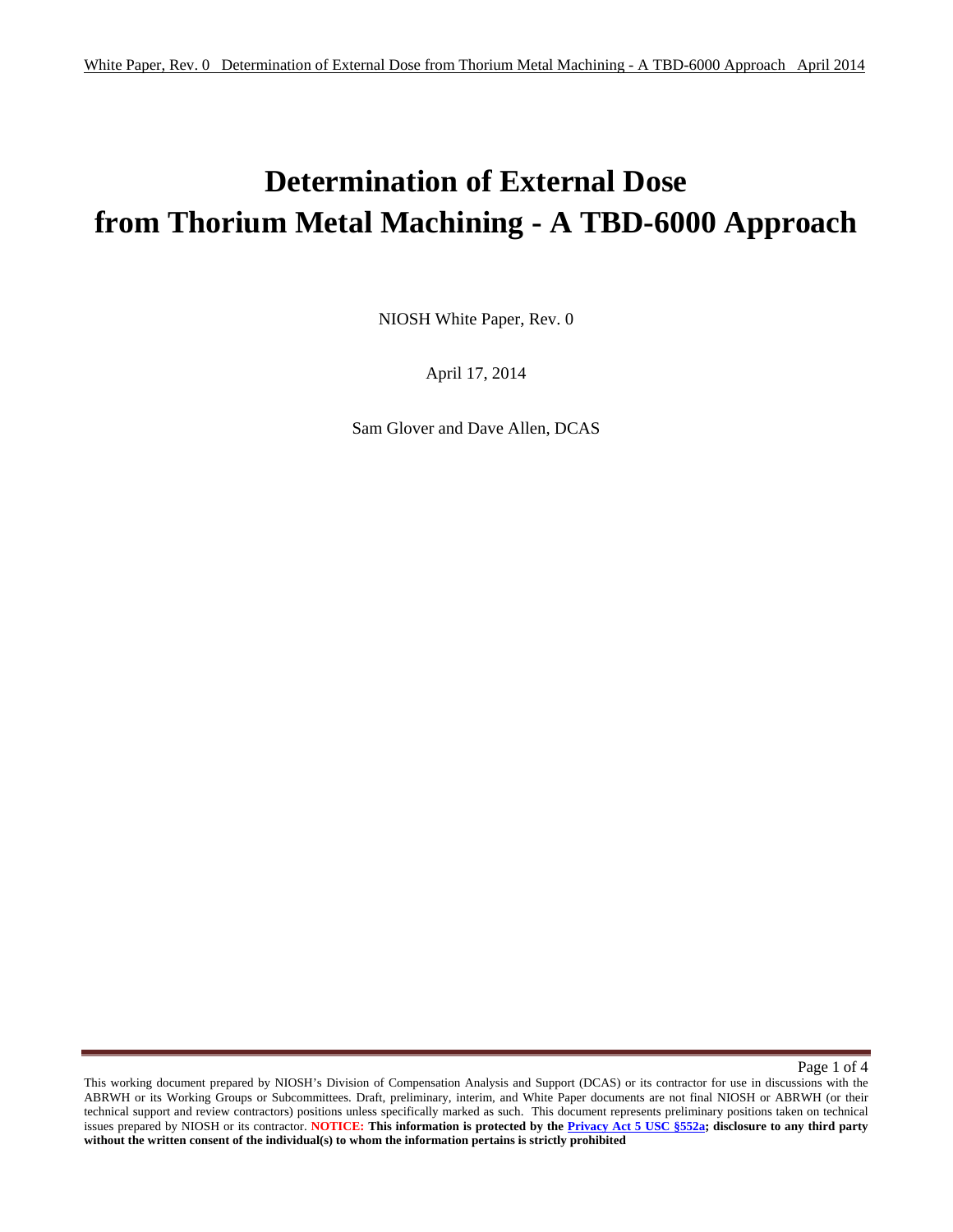## **Introduction**

The basic methods used for the determination of external dose from handling and machining operations involving uranium metal developed in TBD-6000 were utilized to determine the external dose from thorium metal operations. The thorium metal was assumed to be in 100% equilibrium with its progeny at the time of handling. MCNP6 was used to determine the average dose per photon emission from the decay of <sup>232</sup>Th and its progeny; the average dose per electron emission from the decay of <sup>232</sup>Th and its progeny; and finally the bremsstrahlung dose per electron emission from the decay of <sup>232</sup>Th and its progeny. These values were scaled in accordance with data obtained from the Joslyn facility with regards to rod sizes that were handled. Dose rates were determined for the same periods as used in TBD-6000 and are to be scaled according to the specific operational details for a facility.

Files

- thor rod gamma 2014.i (MCNP6 input file for photon dose)
- thor\_rod\_gamma\_2014.io (MCNP6 output file for photon dose)
- thor rod beta 2014.i (MCNP6 input for file for beta dose)
- thor\_rod\_beta\_2014.io (MCNP6 output file for beta dose)
- thor rod brem 2014.i (MCNP6 input file for bremsstrahlung dose)
- thor rod brem 2014.i o (MCNP6 output file for bremsstrahlung dose)
- electron spectra 4-8-2014 for thorium chain.xls (summary of electron emissions spectra from <sup>232</sup>Th in equilibrium with all progeny)
- thorium dose summary .xls (summary of the dose from all sources and the beta and gamma emission lines used)

# **MCNP 6 Modeling**

A thorium rod 50 in. long, with a radius of 1 7/8 in., a density of 11.7  $g/cm<sup>3</sup>$  was modeled using data included in the references files for  $232$ Th in equilibrium with its progeny. As described above, these were the dimensions of rods actually handled at Joslyn. Using the decay information from Thorium and the data provided in the files, it was determined that there are 4 betas and 3.465 photons per <sup>232</sup>Th decay (including from progeny). The 26.469 Kg of <sup>232</sup>Th was determined to have a decay rate of  $1.08x10^8$  Bq (based solely on the <sup>232</sup>Th) using the dose determined from the MCNP 6 runs, which converted the photon and beta spectra into units of dose per photon, and electron using the ICRP 74 Tables A.43 (for pGy/electron) and ICRP A.17 (for photons to pSv/photon). See worksheet Summary from file Thorium Dose Summary.XLS for complete calculation details that are included in part in Tables 1 and 2. Table 1 provides a summary of the individual dose components from beta dose and gamma dose from the Bremsstrahlung and photon emissions of thorium and its progeny. Table 2 summarizes the TBD-6000 equivalent doses from these emissions whole body photon dose, whole body beta dose, and beta dose to the hands and forearms.

 **without the written consent of the individual(s) to whom the information pertains is strictly prohibited** This working document prepared by NIOSH's Division of Compensation Analysis and Support (DCAS) or its contractor for use in discussions with the ABRWH or its Working Groups or Subcommittees. Draft, preliminary, interim, and White Paper documents are not final NIOSH or ABRWH (or their technical support and review contractors) positions unless specifically marked as such. This document represents preliminary positions taken on technical issues prepared by NIOSH or its contractor. **NOTICE: This information is protected by the Privacy Act 5 USC §552a; disclosure to any third party**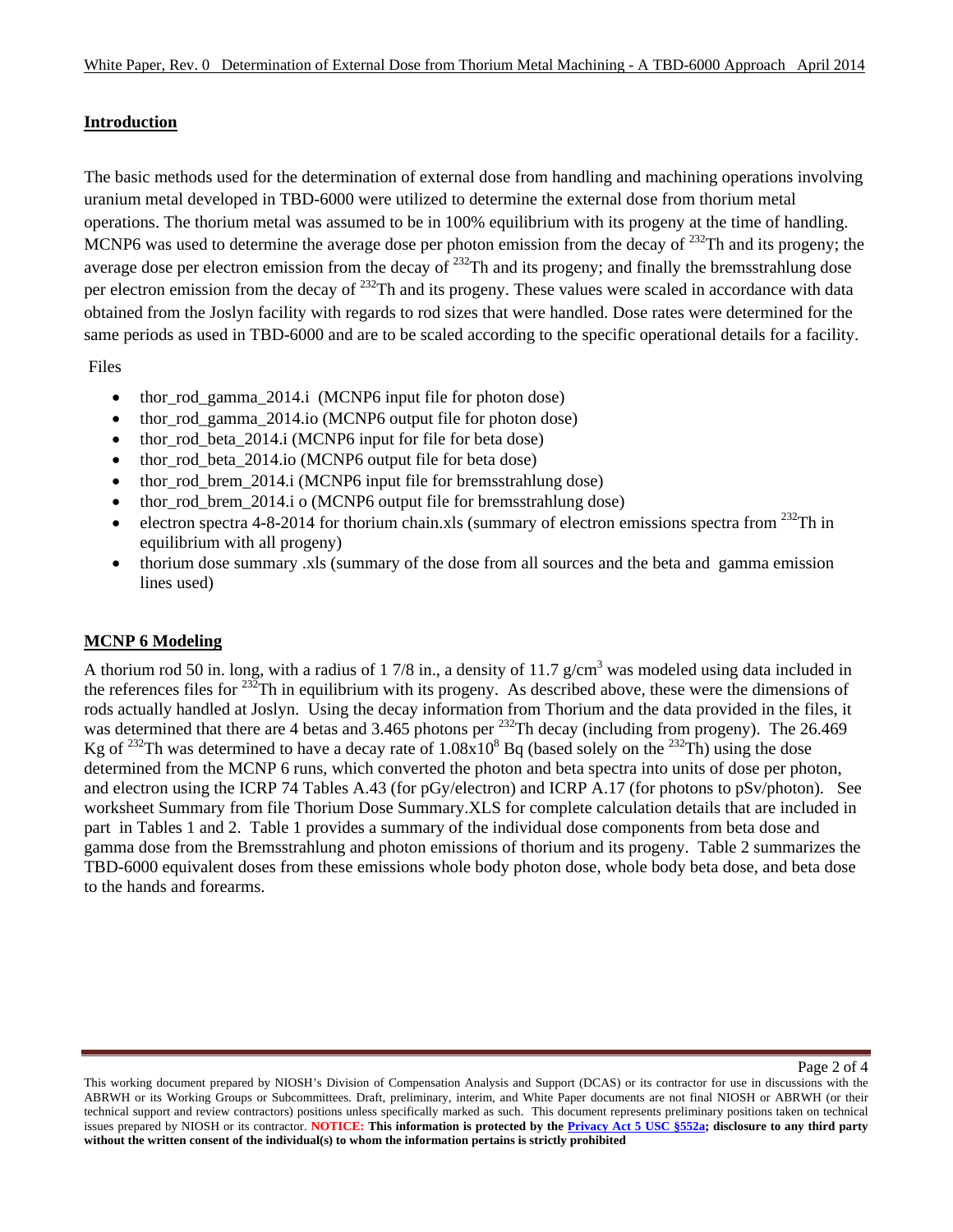| Table 1: Summary of Dose rates from thorium metal rod |  |
|-------------------------------------------------------|--|
|-------------------------------------------------------|--|

|                            | Doses from MCNP 6 Runs  |                          |  |  |
|----------------------------|-------------------------|--------------------------|--|--|
| Beta Dose                  | Bremsstrahlung          | Photon                   |  |  |
| (thor rod beta 2014.io)    | (thor rod brem 2014.io) | (thor_rod_gamma_2014.io) |  |  |
| 1 cm                       | $1 \, \text{cm}$        | $1 \, \text{cm}$         |  |  |
| 6.45E-05 pGy/electron      | 2.65E-06 pSv/electron   | 4.03E-04 pSv/photon      |  |  |
| 4.31E+08 electrons/sec     | 4.31E+08 electrons/sec  | 3.74E+08 photons/sec     |  |  |
| $2.78E + 04$ pGy/s         | $1.14E + 03$ pSv/s      | $1.51E+05$ pSv/s         |  |  |
| $1.00E+01$ mrad/hr<br>beta | 4.12E-01 mrem/hr        | 5.42E+01 mrem/hr         |  |  |
|                            |                         |                          |  |  |
| 1 ft                       | 1 <sup>ft</sup>         | 1 ft                     |  |  |
| 8.80E-06 pGy/electron      | 2.16E-07 pSv/electron   | 3.20E-05 pSv/photon      |  |  |
| 4.31E+08 electrons/sec     | 4.31E+08 electrons/sec  | 3.74E+08 photons/sec     |  |  |
| $3.80E + 03$ pGy/s         | $9.30E + 01$ pSv/s      | $1.20E + 04$ pSv/s       |  |  |
| $1.37E+00$ mrad/hr<br>beta | 3.35E-02 mrem/hr        | 4.30E+00 mrem/hr         |  |  |
| 1 <sub>m</sub>             | 1 <sub>m</sub>          | 1 <sub>m</sub>           |  |  |
| 1.10E-06 pGy/electron      | 4.06E-08 pSv/electron   | 5.85E-06 pSv/photon      |  |  |
| 4.31E+08 electrons/sec     | 4.31E+08 electrons/sec  | 3.74E+08 photons/sec     |  |  |
| 4.74E+02 $pGy/s$           | $1.75E + 01$ pSv/s      | $2.19E + 03$ pSv/s       |  |  |
| 1.71E-01 mrad/hr<br>beta   | 6.31E-03 mrem/hr        | 7.87E-01 mrem/hr         |  |  |

These data were converted to units of dose to machining operations in an identical fashion as used for TBD-6000 including the categories of workers and assumptions (see worksheet Summary from file Thorium Dose Summary.XLS) for complete calculation details.

#### **Table 2: Summary of doses using a TBD-6000 methodology for thorium metal handling**

| Summary of dose rates (per hour) for thorium metal handling           |                                                                    |                                                 |                                       |                  |                   |       |          |  |
|-----------------------------------------------------------------------|--------------------------------------------------------------------|-------------------------------------------------|---------------------------------------|------------------|-------------------|-------|----------|--|
|                                                                       | <b>Distance</b>                                                    | 1 cm                                            | $1$ ft                                | 1 <sub>m</sub>   |                   |       |          |  |
|                                                                       | Photon dose                                                        |                                                 | 5.46E+01 4.34E+00 7.93E-01 mrem/hr    |                  |                   |       |          |  |
|                                                                       | Beta dose                                                          |                                                 | 1.00E+01  1.37E+00  1.71E-01  mrad/hr |                  |                   |       |          |  |
| Thorium using TBD-6000 Approach- full year-based on 40 hour work week |                                                                    |                                                 |                                       |                  |                   |       |          |  |
|                                                                       |                                                                    |                                                 |                                       | operator         | gen lab           | super | clerical |  |
|                                                                       | 4335.734 7.93E+02 396.5633 39.65633<br>Photon whole body (mrem/yr) |                                                 |                                       |                  |                   |       |          |  |
| beta whole body (mrad/yr)                                             |                                                                    |                                                 | 1366.28                               |                  | 683.1399 68.31399 | 0     |          |  |
| beta hands & forearms (mrad/yr)<br>10017.01                           |                                                                    |                                                 | 5008.507 500.8507                     | 0                |                   |       |          |  |
|                                                                       |                                                                    | Thorium using same technique - 24 hr dose rates |                                       |                  |                   |       |          |  |
|                                                                       |                                                                    |                                                 |                                       | operator gen lab |                   | super | clerical |  |
| Photon whole body (mrem/24 hrs)                                       |                                                                    |                                                 |                                       | 52.03            | 9.52              | 4.76  | 0.48     |  |
| beta whole body (mrad/24 hours)                                       |                                                                    |                                                 |                                       | 16.40            | 8.20              | 0.82  | 0.00     |  |
| beta hands & foreams (mrad/24 hours)                                  |                                                                    |                                                 |                                       | 120.20           | 60.10             | 6.01  | 0.00     |  |

 **without the written consent of the individual(s) to whom the information pertains is strictly prohibited** This working document prepared by NIOSH's Division of Compensation Analysis and Support (DCAS) or its contractor for use in discussions with the ABRWH or its Working Groups or Subcommittees. Draft, preliminary, interim, and White Paper documents are not final NIOSH or ABRWH (or their technical support and review contractors) positions unless specifically marked as such. This document represents preliminary positions taken on technical issues prepared by NIOSH or its contractor. **NOTICE: This information is protected by the Privacy Act 5 USC §552a; disclosure to any third party**